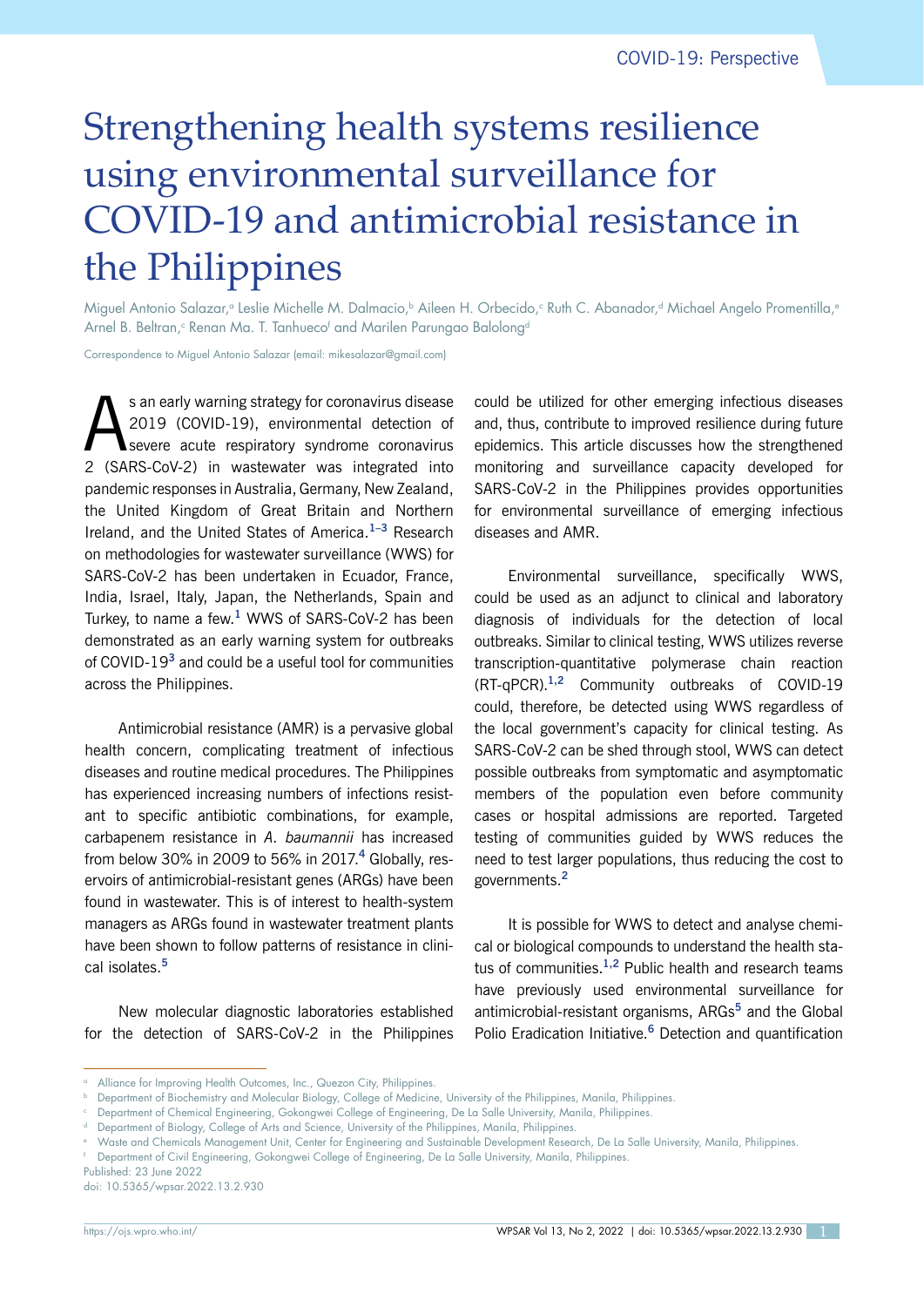of SARS-CoV-2 and ARGs in wastewater provides a risk assessment opportunity for the identification of communities at risk of COVID-19 outbreaks and AMR patterns from hotspots such as medical facilities. This practice could provide early warning to health authorities and increase case-finding efforts for COVID-19 in targeted communities. It could also improve infection prevention and control in AMR-affected medical facilities (**Fig. 1**).

The Philippines has recently increased its molecular laboratory testing capacity for SARS-CoV-2. The number of public and private sector laboratories with the ability to detect SARS-CoV-2 using polymerase chain reaction (PCR) increased from one in the first quarter of 2020 to 247 by the end of April 2022.**<sup>7</sup>** Prior to the pandemic, capacity in molecular diagnosis for infectious disease was tasked to the Research Institute for Tropical Medicine (RITM), which hosts the Antimicrobial Resistance Surveillance Program with 24 sentinel sites. RITM has also been developing capacity in whole-genome sequencing of AMR.**<sup>4</sup>**

Compared to human clinical surveillance in the Philippines, AMR surveillance for animal and environmental health is still under development. There have been few studies carried out on the detection of AMR residues in agriculture and food animal production settings.**<sup>8</sup>** RITM has been strengthening its environmental surveillance capacity through its polio WWS, while select academic institutions in the country are focusing on AMR detection in wastewater and agriculture.**4,8,9** Currently there is no national initiative for SARS-CoV-2 WWS; however, there are research initiatives underway on the topic.

Environmental surveillance must involve multisectoral support from biology, chemistry, clinical medicine, chemical engineering, civil engineering, epidemiology, microbiology, public health and waste management. Such a multidisciplinary support team would ensure a thorough understanding of wastewater infrastructure and microbiological detection methods and its integration into pandemic response and health systems. As the Philippine agency assigned to health protection, the Department of Health (DOH), with RITM, can develop, implement and

study the cost-effectiveness of multidisciplinary WWS in the response to emerging infectious diseases.

Bringing Filipino institutions and multidisciplinary professionals together with experience in environmental and clinical surveillance could be a starting point for a national One Health integrated surveillance system where clinical and environmental samples from human health systems, animal health systems, food systems and the environment can be analysed and correlated. This system could inform hygiene, sanitation and infection prevention strategies to reduce the risk of spreading AMR and infectious disease outbreaks of pandemic potential. A One Health integrated surveillance system could increase its reach by building on the growing capacity of Filipino medical technologists in the use of RT-qPCR as they handle more samples due to the surge of COVID-19 cases. Capacity building could also be supplemented by online training from experienced global researchers through today's communication technology. The Philippine Interagency Committee on Antimicrobial Resistance (ICAMR), established in 2014 and comprising the DOH, Department of Agriculture, Department of Science and Technology, Department of Interior and Local Government, and Department of Trade and Industry, could oversee the One Health integrated surveillance system, as the committee is already strengthening surveillance and laboratory capacity for AMR.**<sup>10</sup>**

As epidemics continue to affect the Philippines, improved preparedness, response and resilience to emerging infectious diseases including AMR could be supplemented by a One Health integrated surveillance system. To implement such a system, the country would need to develop capacity in environmental surveillance, including WWS, making use of existing infrastructure and expertise while exploring possibilities for collaboration with global experts and international partners. National agencies and committees, such as the DOH, RITM and ICAMR, would have to take on responsibility for overseeing and leading this initiative. A multidisciplinary approach and the identification of relevant Philippine institutional partners would be needed to sustain this initiative and prepare for emerging infectious diseases and chronic health-system challenges.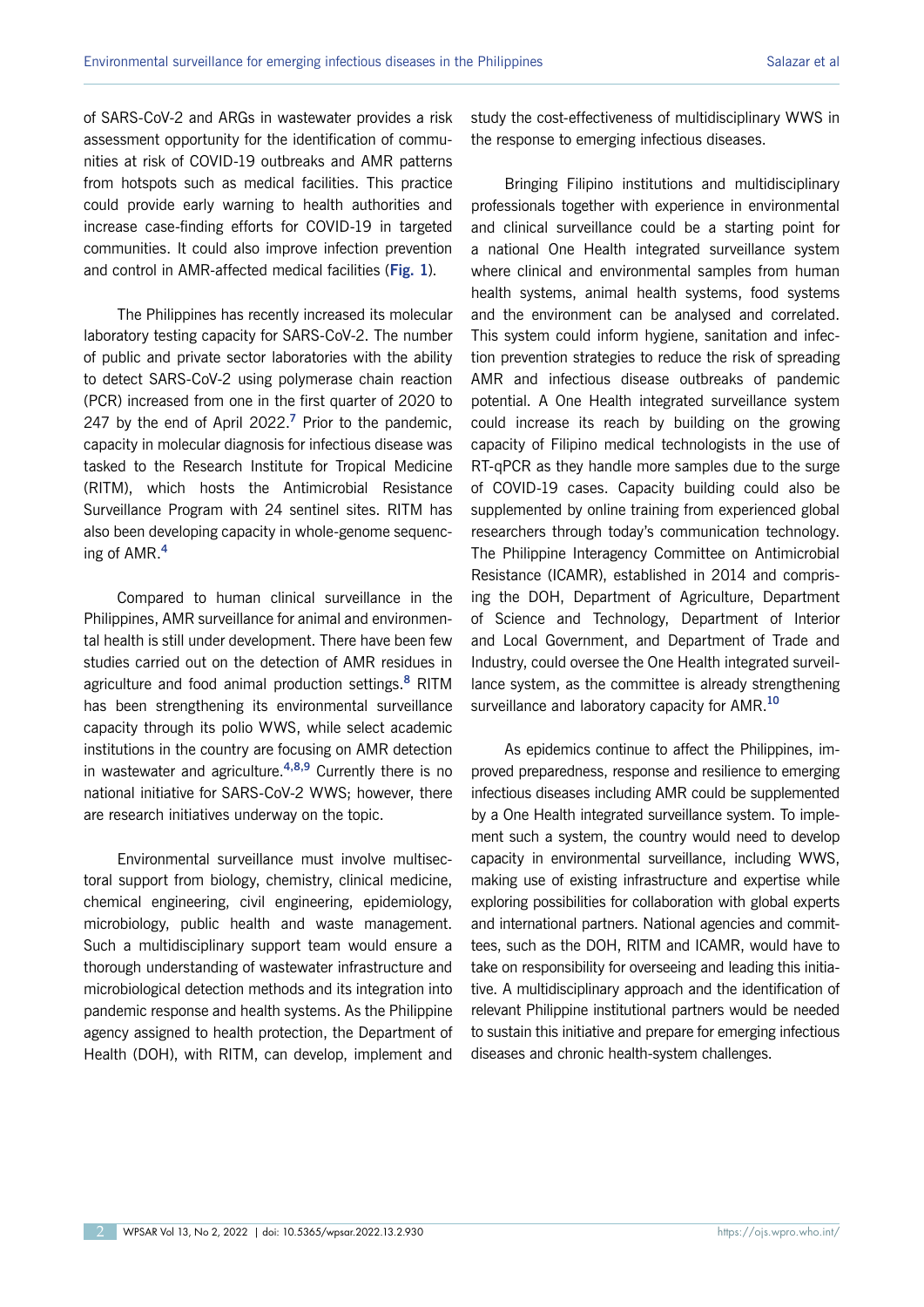

ARG: antimicrobial-resistant gene.

## *Acknowledgements*

The authors would like to acknowledge the institutional support of the Alliance for Improving Health Outcomes, the University of the Philippines Manila, and De La Salle University Manila.

## *Conflicts of Interest*

The authors have no conflicts of interest to declare.

#### *Ethics statement*

No ethics permission or approval was required for the writing of this paper, as it contains no confidential information, experimental data, surveys, interviews, or related clinical or patient samples that may require such permission.

# *Funding*

This work was in partnership with CARE Philippines – RILHUB, through the COVRASS Project. The COVRASS Project is an ongoing wastewater surveillance pilot study for COVID-19 and Antimicrobial Resistance in the City of Manila, Philippines, in 2021.

#### **References**

- 1. Westhaus S, Weber FA, Schiwy S, Linnemann V, Brinkmann M, Widera M, et al. Detection of SARS-CoV-2 in raw and treated wastewater in Germany – suitability for COVID-19 surveillance and potential transmission risks. Sci Total Environ. 2021;751:141750. doi:10.1016/j.scitotenv.2020.141750 pmid:32861187
- 2. Hillary LS, Farkas K, Maher KH, Lucaci A, Thorpe J, Distaso MA, et al. Monitoring SARS-CoV-2 in municipal wastewater to evaluate the success of lockdown measures for controlling COVID-19 in the UK. Water Res. 2021;200:117214. doi:10.1016/j.watres.2021.117214 pmid:34058486